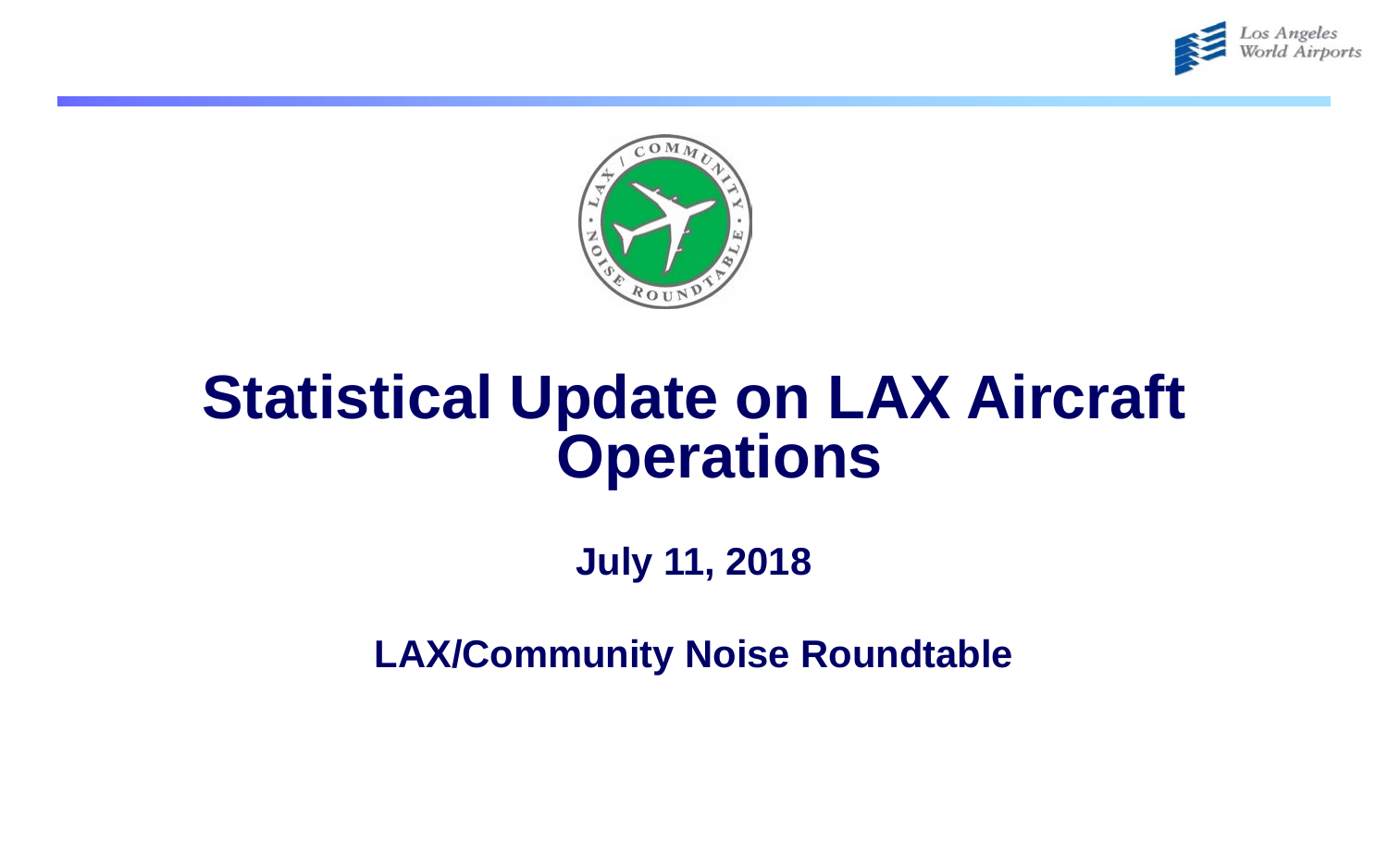# **Overview**



Statistical information on the following operations:

- **East Departures**
- Early Turns
- Go-arounds
- PV Overflights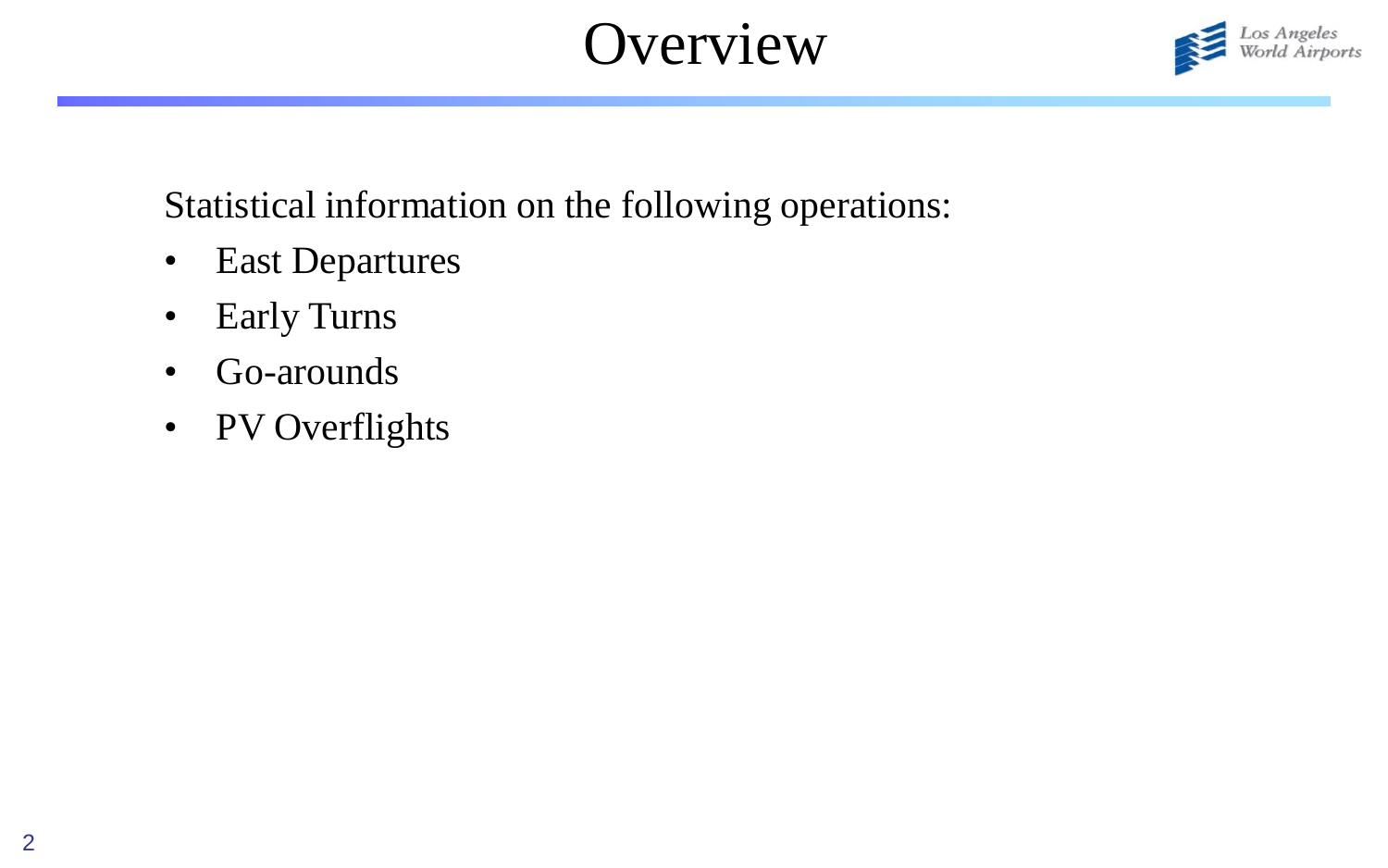### Non-Conforming East Departures Midnight to 6:30 AM



This report shows a summary of aircraft operations departing to the east while the airport is still conducting westerly departures between midnight and 6:30 a.m. These individual easterly departures usually occur when the pilot of a heavy aircraft (e.g. B747s) determines that the tail wind is too great for the weight of the aircraft and requests to depart east into the wind for aircraft safety.



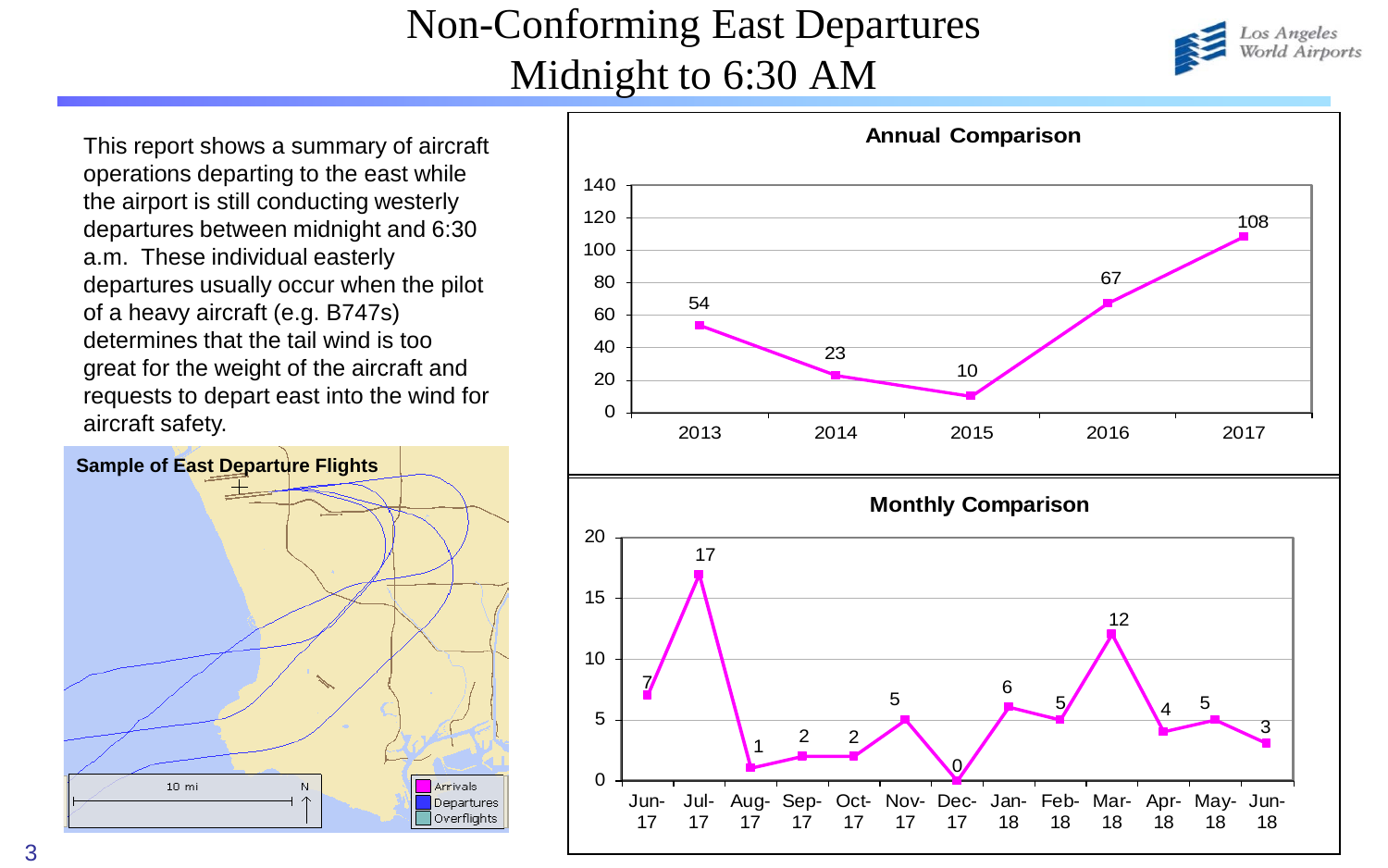## Early Turns to the North



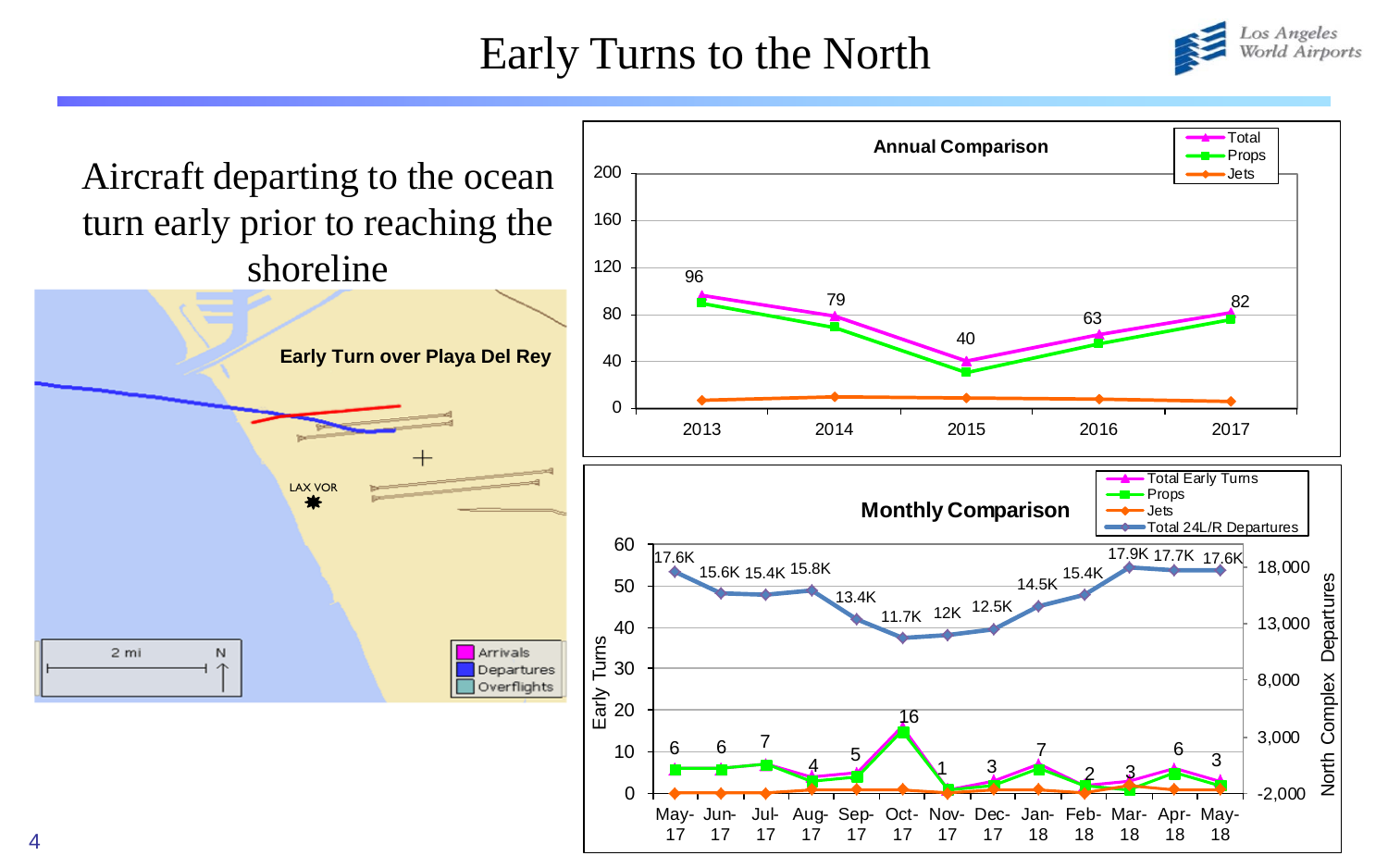## Early Turns to the South



Aircraft departing to the ocean turn early prior to reaching the shoreline



**Note:** The increase in early turns from January 2018 to May 2018 is due to Rwy 25R closure for reconstruction.

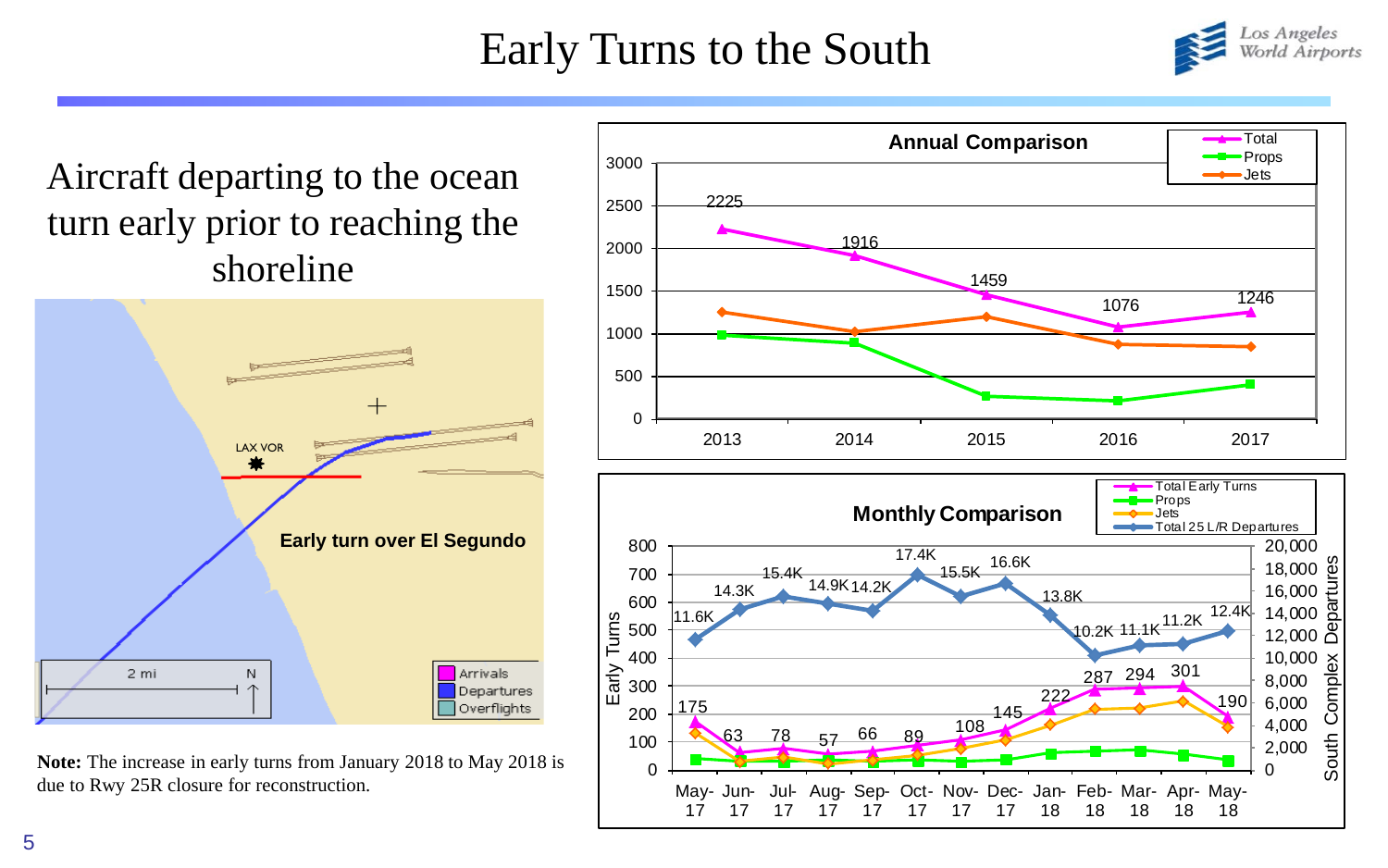## Early Turn Breakdown



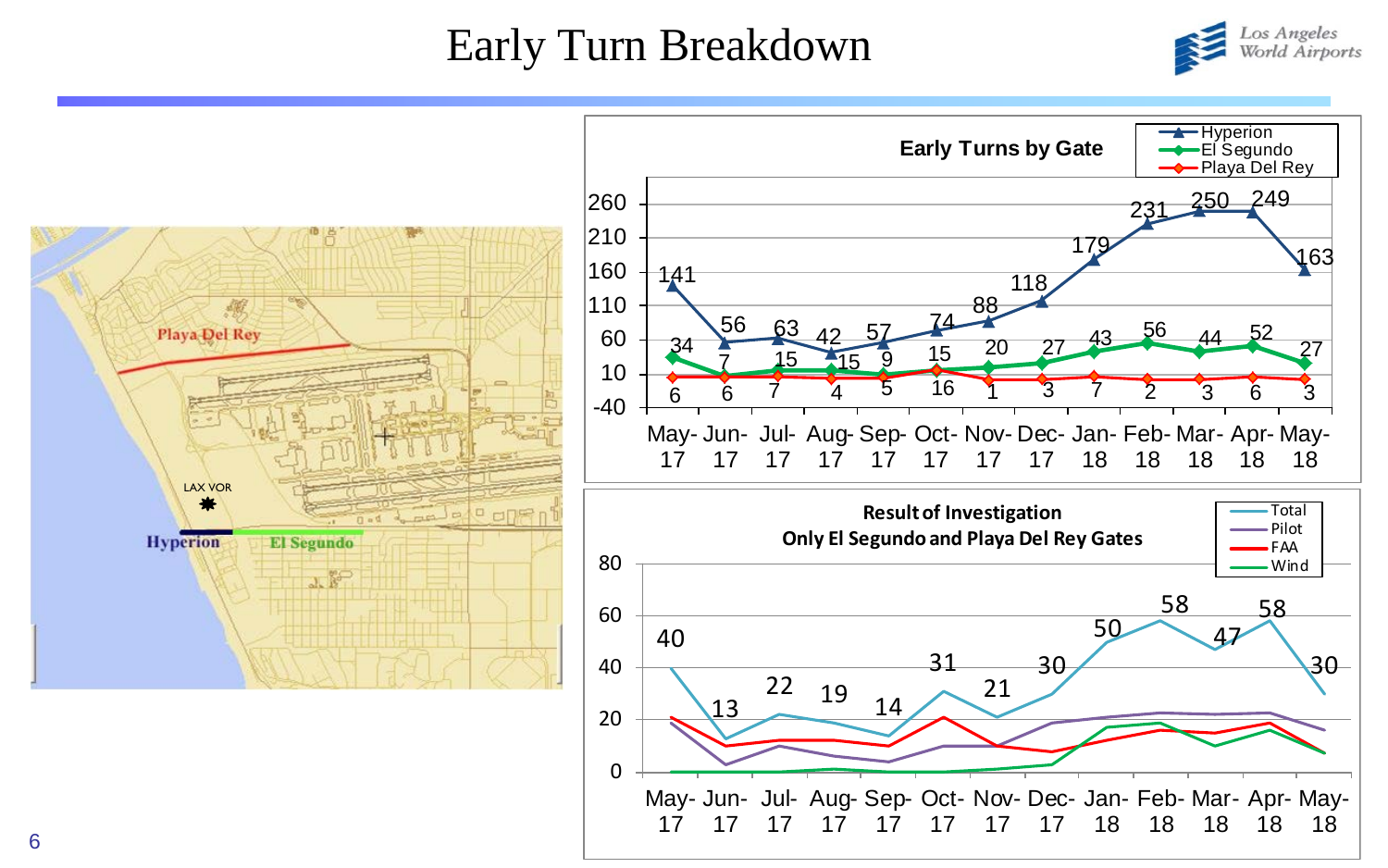## Go-Arounds



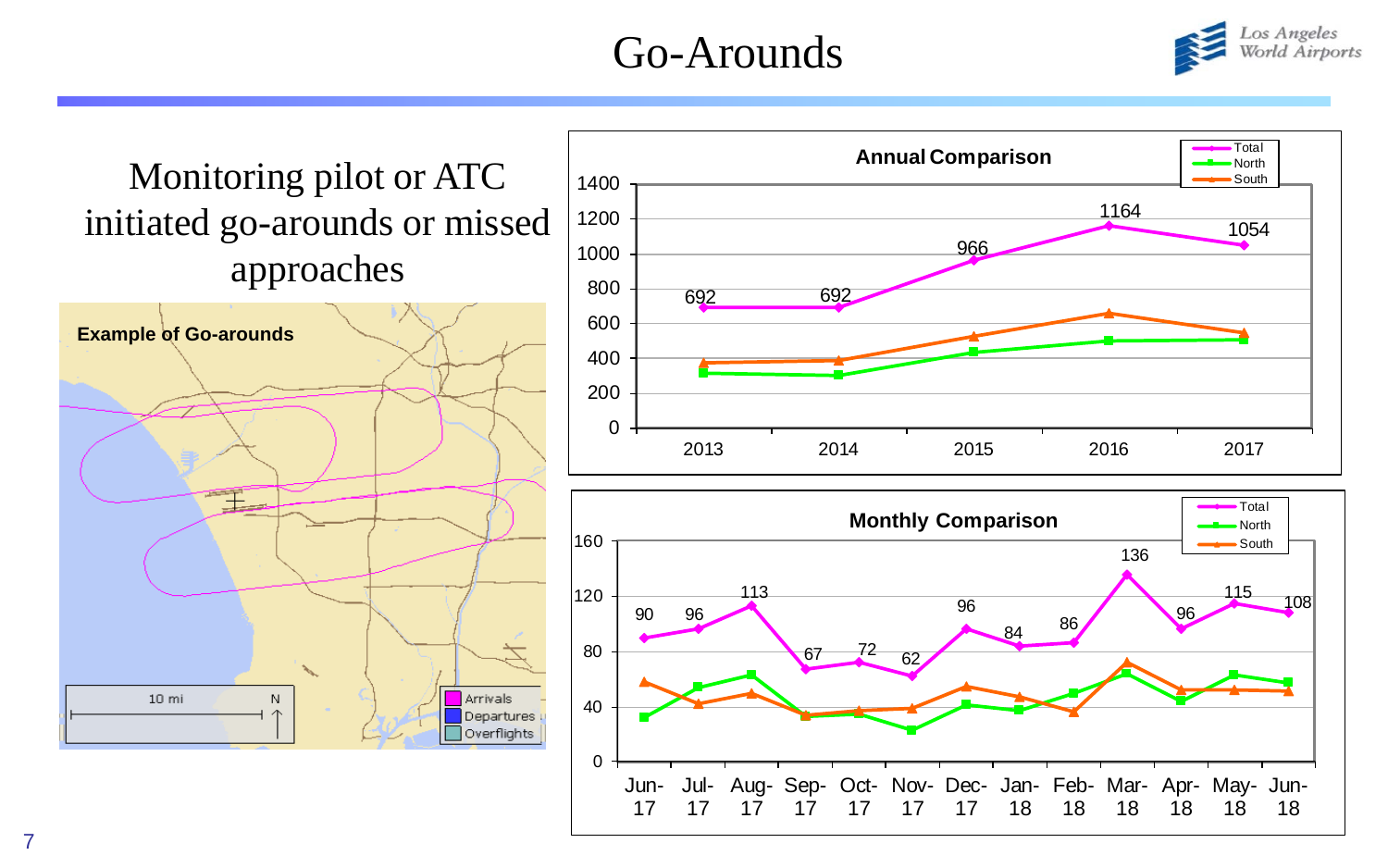

## Go-Arounds – Not Maintaining RWY Headings

### Example of Go-Arounds not maintaining runway headings  $\frac{|120|}{100}$   $\frac{1}{90}$   $\frac{1}{90}$





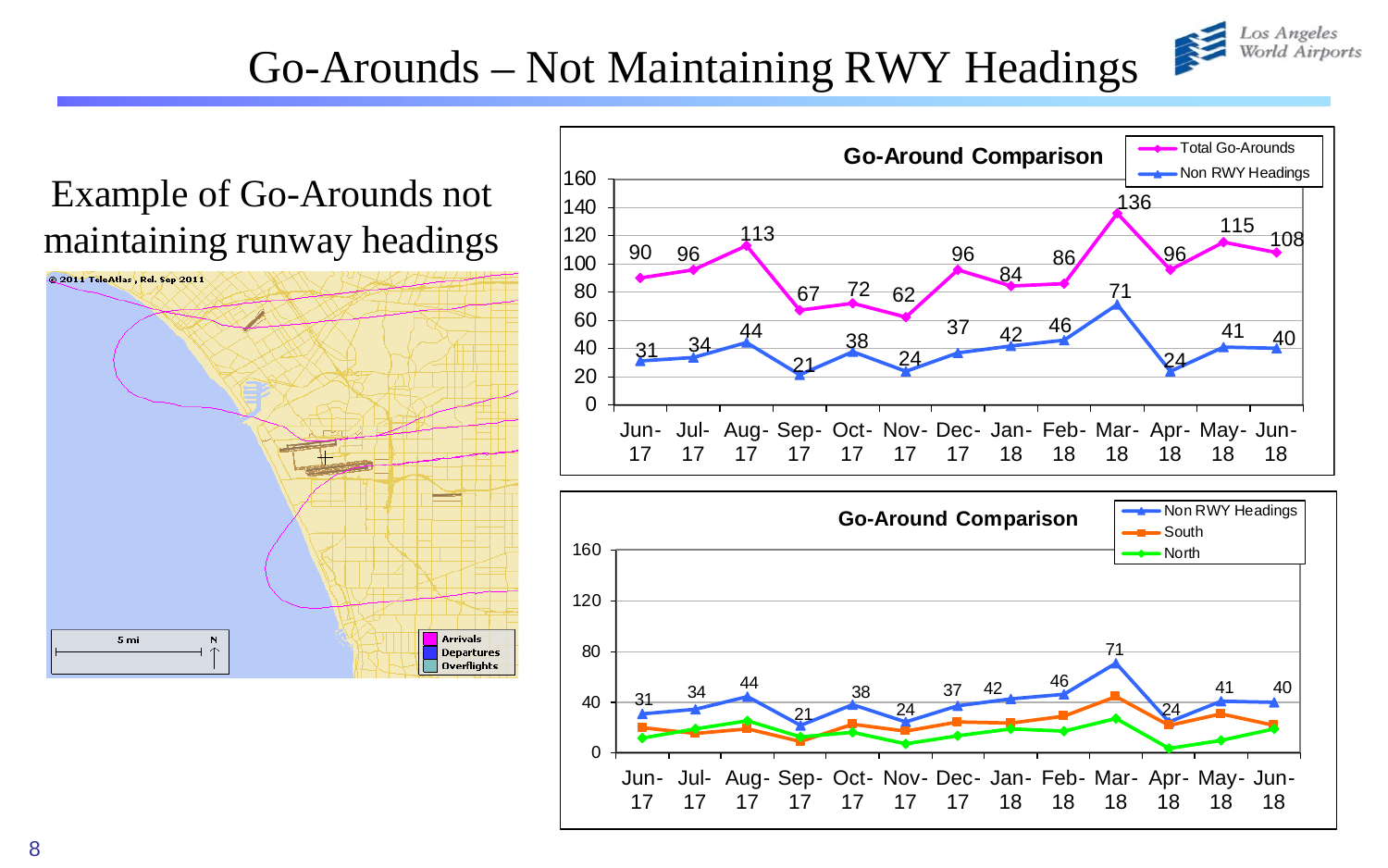

#### Monitoring southbound turboprops departing from LAX that overfly Peninsula



**Note:** Prior to SkyWest's fleet mix change (turboprop to jet) in early 2015, monthly southbound turboprops were ~800 and PV overflights were ~300.

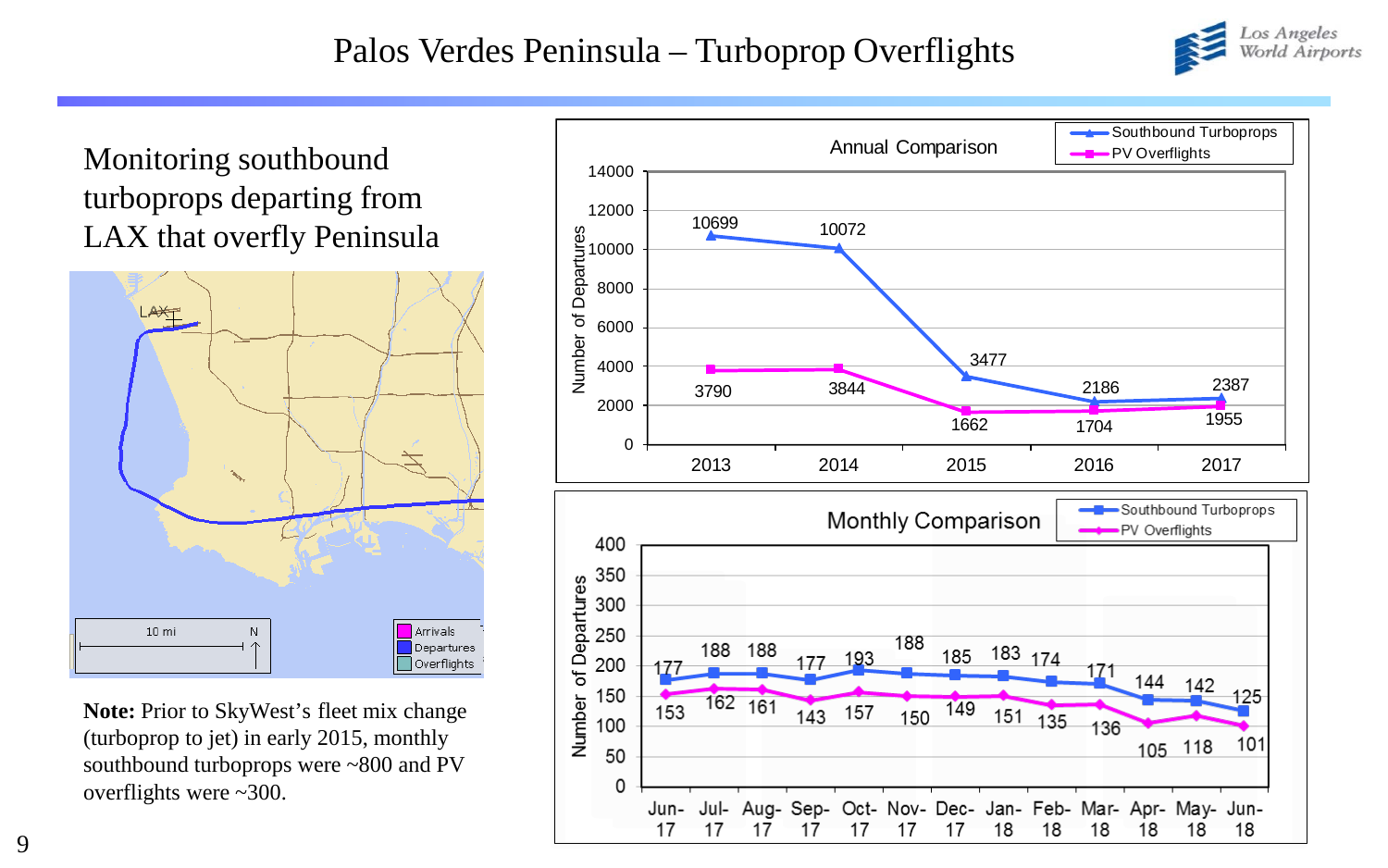#### Turboprop Altitudes over PV





10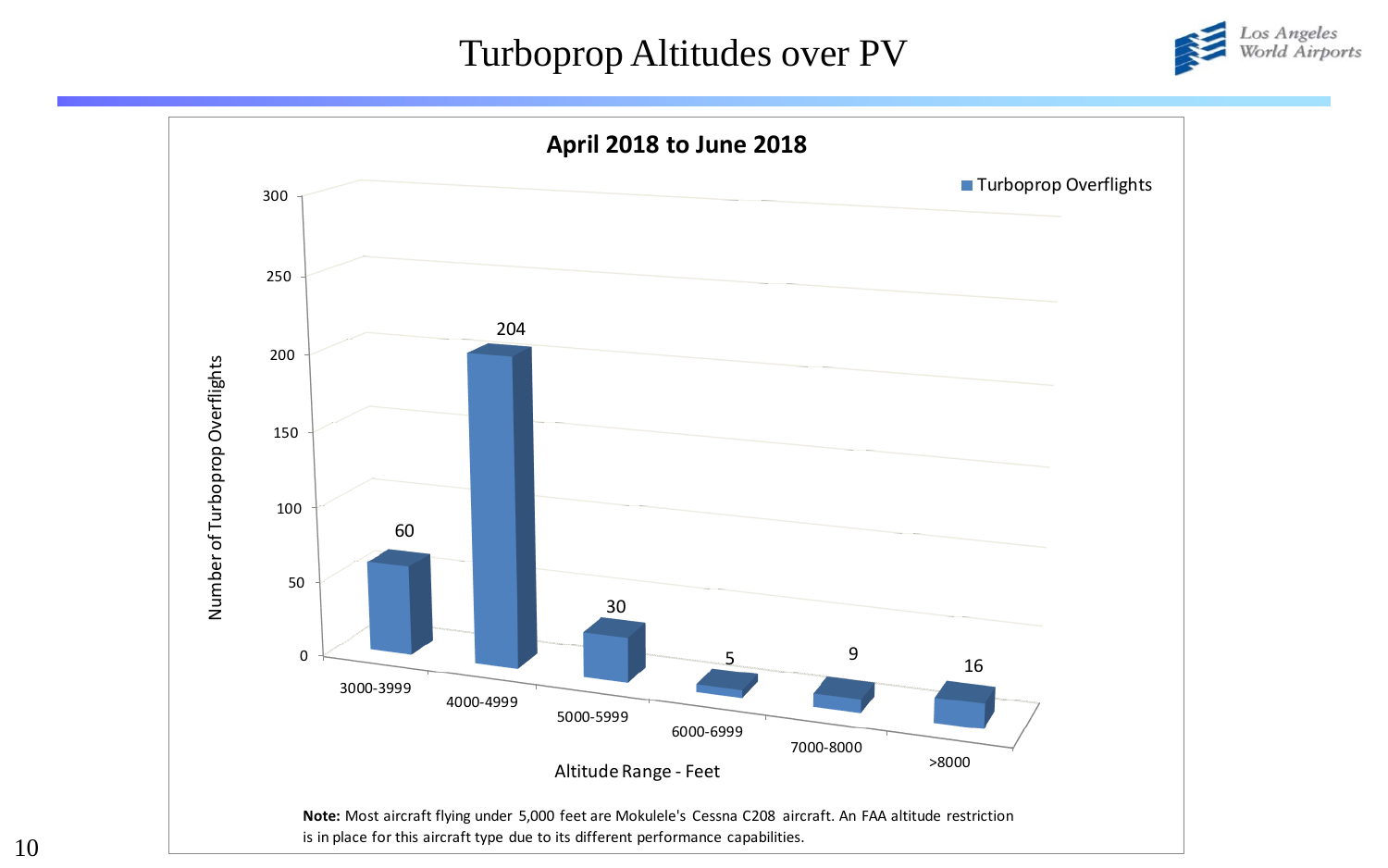

#### Palos Verdes Peninsula – Jet Overflights

Monitoring southbound jets departing from LAX that overfly departing from LAX that overfly<br>Peninsula  $\begin{bmatrix} 0 & 0 & 0 & 0 \ 0 & 0 & 0 & 0 \ 0 & 0 & 0 & 0 \ 0 & 0 & 0 & 0 \end{bmatrix}$